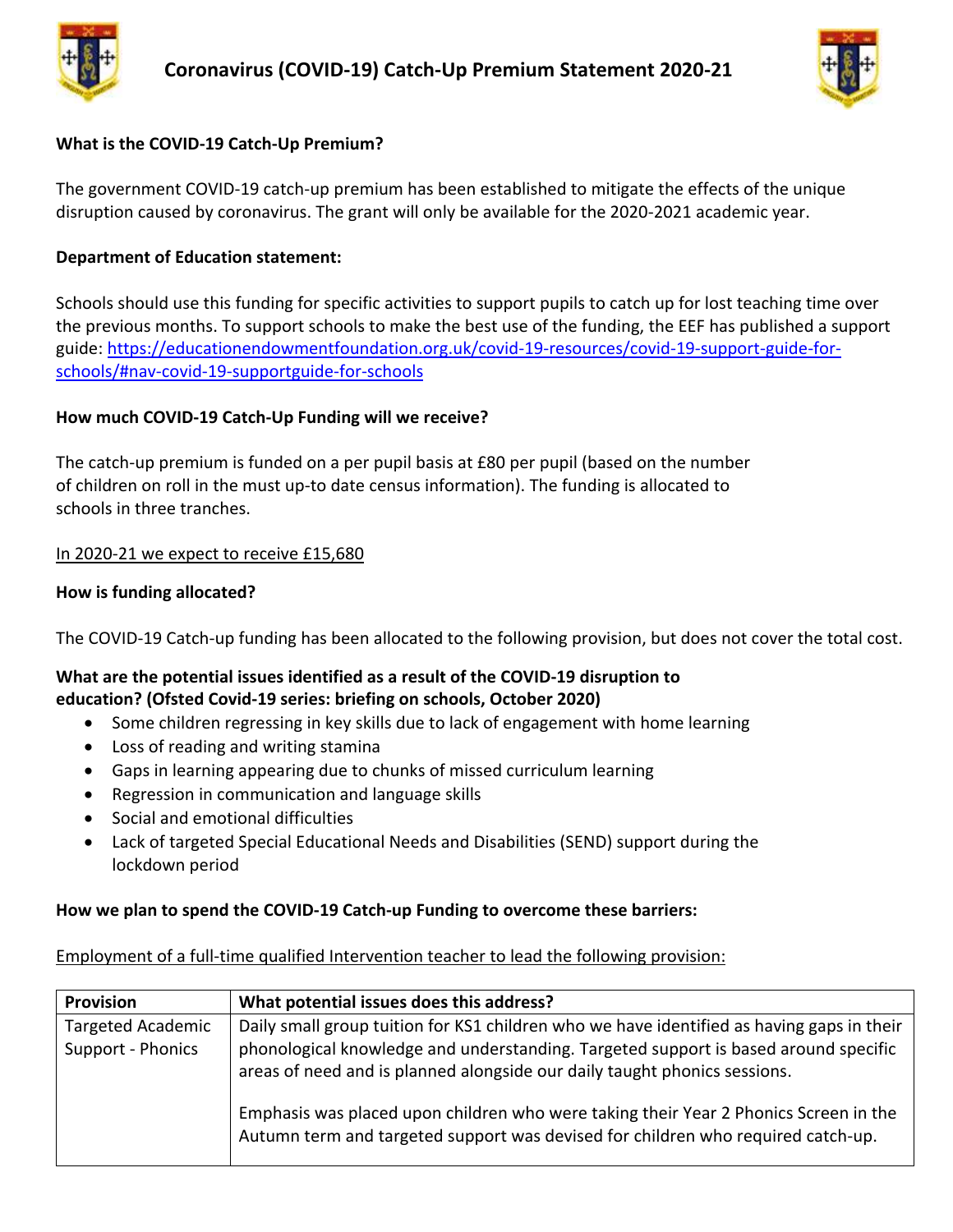



|                                                                                                           | Potential issues addressed: - Gaps in learning appearing due to chunks of missed<br>curriculum learning, Some children regressing in key skills due to lack of engagement<br>with home learning                                                                                                                                                |
|-----------------------------------------------------------------------------------------------------------|------------------------------------------------------------------------------------------------------------------------------------------------------------------------------------------------------------------------------------------------------------------------------------------------------------------------------------------------|
| <b>Targeted Academic</b><br>Support - Maths                                                               | Daily small group tuition for KS1 children who we have identified as having gaps in their<br>mathematical knowledge and understanding. Targeted support is based around specific<br>areas of need and is planned alongside our daily taught mathematics sessions                                                                               |
|                                                                                                           | <b>Potential issues addressed:</b> - Gaps in learning appearing due to chunks of missed<br>curriculum learning, Some children regressing in key skills due to lack of engagement<br>with home learning                                                                                                                                         |
| One to one tuition<br>$(1:1)$ and targeted<br>small group support<br>for identified Key<br>Stage 2 pupils | Personalised tuition is planned for identified KS1 and KS2 children who are achieving<br>below age related expectations in reading, writing or maths. This personalised learning<br>- targeted at gaps identified from baseline assessments - ensures that children rapidly<br>make accelerated progress to fill identified gaps in learning   |
|                                                                                                           | Potential issues addressed: - Some children regressing in key skills due to lack of<br>engagement with home learning. Loss of reading and writing stamina. Gaps in learning<br>appearing due to chunks of missed curriculum learning. Lack of targeted Special<br>Educational Needs and Disabilities (SEND) support during the lockdown period |

In addition, the school funds the following targeted provision:

| <b>Provision</b>           | What potential issues does this address?                                                                                                                                                                                     |
|----------------------------|------------------------------------------------------------------------------------------------------------------------------------------------------------------------------------------------------------------------------|
| <b>Bear Necessities</b>    | In order to sustain and accelerate phonics blending and decoding, participating pupils<br>receive daily support. TA's who deliver this programme have received specialist<br>training.                                       |
|                            | Potential issues addressed: - Regression in phonic knowledge and development due to<br>a lack of engagement with home learning and a loss of fluent reading with blending and<br>decoding.                                   |
| <b>Dancing Bears</b>       | In order to sustain/accelerate progress in Reading, participating pupils receive daily<br>support. TA's who deliver this programme have received specialist training.                                                        |
|                            | Potential issues addressed: - Some children regressing in key skills due to lack of<br>engagement with home learning, loss of reading and writing stamina                                                                    |
| Speech Link                | This programme is delivered by a trained adult who makes an assessment of children's<br>Speech and Language requirements. Children in Reception are assessed and any in<br>year admissions are assessed with this programme. |
|                            | Potential issues addressed: - Some children regressing in key skills of language and<br>communication due to lack of socialisation and engagement with home learning                                                         |
| <b>Specialist Teacher</b>  | We employ a specialist STS teacher from the Early Intervention Service who manages                                                                                                                                           |
| Services                   | interventions at our school to the most vulnerable pupils. Our SENCo draws up and                                                                                                                                            |
| <b>Special Educational</b> | monitors Individual Education Plans for pupils who need additional support, and<br>manages Statements of Educational Need for pupils who have more complex learning                                                          |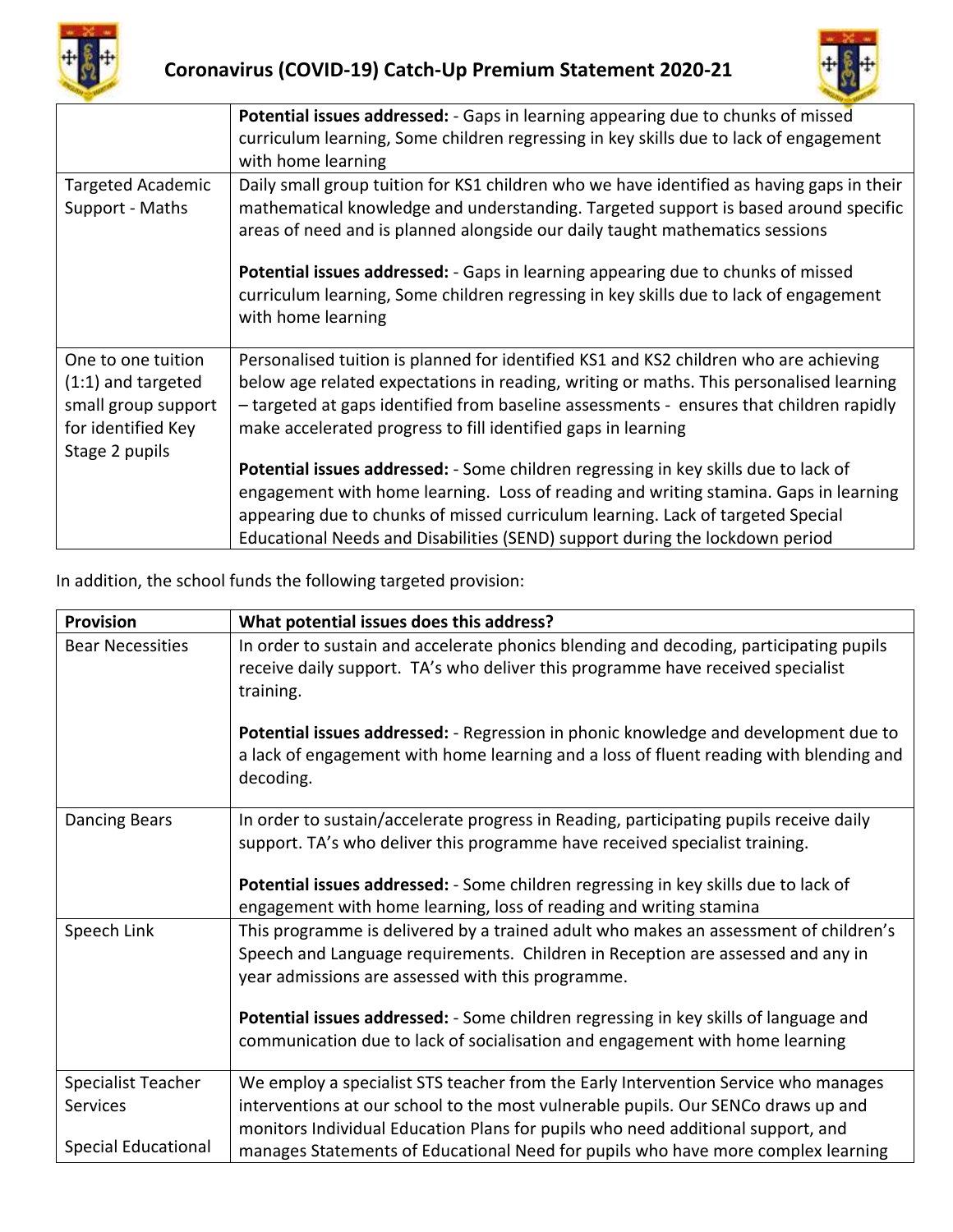



| <b>Needs Coordinator</b>                                | needs. Our SENCo manages a small team of Learning Support Assistants who deliver                                                                                                                                                                                                                                                                                                         |
|---------------------------------------------------------|------------------------------------------------------------------------------------------------------------------------------------------------------------------------------------------------------------------------------------------------------------------------------------------------------------------------------------------------------------------------------------------|
| (SENCo)                                                 | interventions in small groups to targeted pupils.                                                                                                                                                                                                                                                                                                                                        |
|                                                         | Potential issues addressed: Social and emotional difficulties, Lack of targeted Special<br>Educational Needs and Disabilities (SEND) support during the lockdown period                                                                                                                                                                                                                  |
| Educational<br>Psychologist                             | We employ an Educational Psychologist through Warwickshire Educational Psychology<br>Service. She will meet with children who are most vulnerable in school to ensure the<br>needs of the child are met by school staff.                                                                                                                                                                 |
|                                                         | Potential issues addressed:- Social and emotional difficulties, Lack of targeted Special<br>Educational Needs and Disabilities (SEND) support during the lockdown period.                                                                                                                                                                                                                |
| Foundation Stage /<br>Year 1 - additional<br>TA support | To ensure that all pupils, particularly the most vulnerable, are well supported in their<br>development of communication and language, we have employed one additional<br>support assistant (over and above the class TA) to support full-time in Reception and<br>Year 1.                                                                                                               |
|                                                         | Potential issues addressed: - Regression in communication and language skills, Social<br>and emotional difficulties                                                                                                                                                                                                                                                                      |
| 'Thrive' training                                       | We have started Thrive® training to support Early Help. Thrive® will promote young                                                                                                                                                                                                                                                                                                       |
|                                                         | people's mental well-being and learning. It will also facilitate optimal well-being during                                                                                                                                                                                                                                                                                               |
|                                                         | these unprecedented times.                                                                                                                                                                                                                                                                                                                                                               |
|                                                         |                                                                                                                                                                                                                                                                                                                                                                                          |
|                                                         | Potential issues addressed: - Thrive® promotes children's and young people's positive<br>mental health by helping adults know how to be and what to do in response to their<br>differing and sometimes distressed behaviour.                                                                                                                                                             |
| Early Help Support /<br><b>Trauma Training</b>          | Staff to be trained in Early Help to ensure that families are supported and can be<br>signposted to the correct services.                                                                                                                                                                                                                                                                |
|                                                         | Potential issues addressed: - Staff are aware of how Early Help can support families in<br>crisis.                                                                                                                                                                                                                                                                                       |
| <b>Third Space</b><br>Learning                          | Third Space Learning have been enlisted to engage with children who are falling behind<br>in Maths. They offer tailored one to one tuition that gives targeted support<br>for the children. This support is personalised to their own level, which helps children to<br>make progress and achieve Age Related Expectations. Third Space fills in little gaps that<br>hold children back. |
|                                                         | Potential issues addressed: - Regression in maths due to lockdown. Gaps in learning<br>appearing due to chunks of missed curriculum learning. Some children regressing in<br>key skills due to lack of engagement with home learning.                                                                                                                                                    |